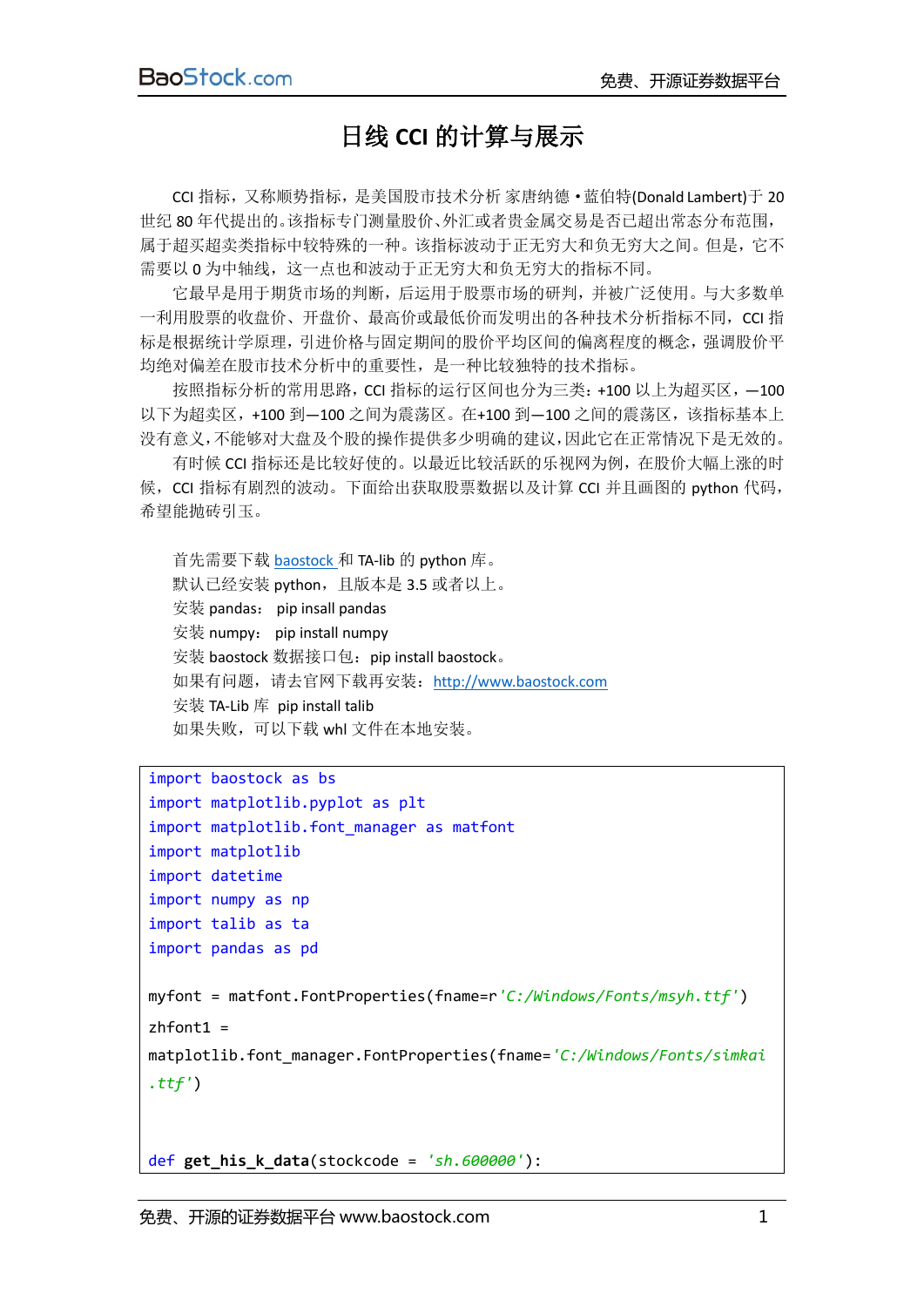## BaoStock.com およびの またに またに 食费、开源证券数据平台

```
 bs.login()
   # 详细指标参数, 参见"历史行情指标参数"章节
   rs = bs.query history k data(stockcode,
        "date,code,open,high,low,close,preclose,volume,amount,pctChg",
       start_date='2015-01-01', end_date='2018-09-13', 
       frequency="d", adjustflag="2")
    print (rs.error_code)
    #### 打印结果集 ####
   data list = [] while (rs.error_code == '0') & rs.next():
       # 获取一条记录,将记录合并在一起
       data_list.append(rs.get_row_data())
    result = pd.DataFrame(data_list, columns=rs.fields)
    print (result)
    bs.logout()
    return result
def plot two curve line(tradingDateList,y1,y2,titletext =
'pic',y1name=u'y1',y2name =u'y2'):
    """根据日期,画出相同时间序列的两个值的曲线"""
    #将不同量纲的两个值转化为相似的数量级
   multi num = max(y1)/max(y2)y2 = \lfloor y^* \text{multi num} for y in y2]
    x1 = range(len(tradingDateList))
    datelable = []
    for i_days in range(len(tradingDateList)):
       tradingdate = tradingDateList[i_days]
      date = int(traingdate[8:])# print date
# if date %10 == 0:
      if date == 1:
           datelable.append(tradingdate)
       else:
           datelable.append("")
   x1 = np.array(x1)y1 = np.array(y1)y2 = np.array(y2)fig, ax = plt.subplots()
```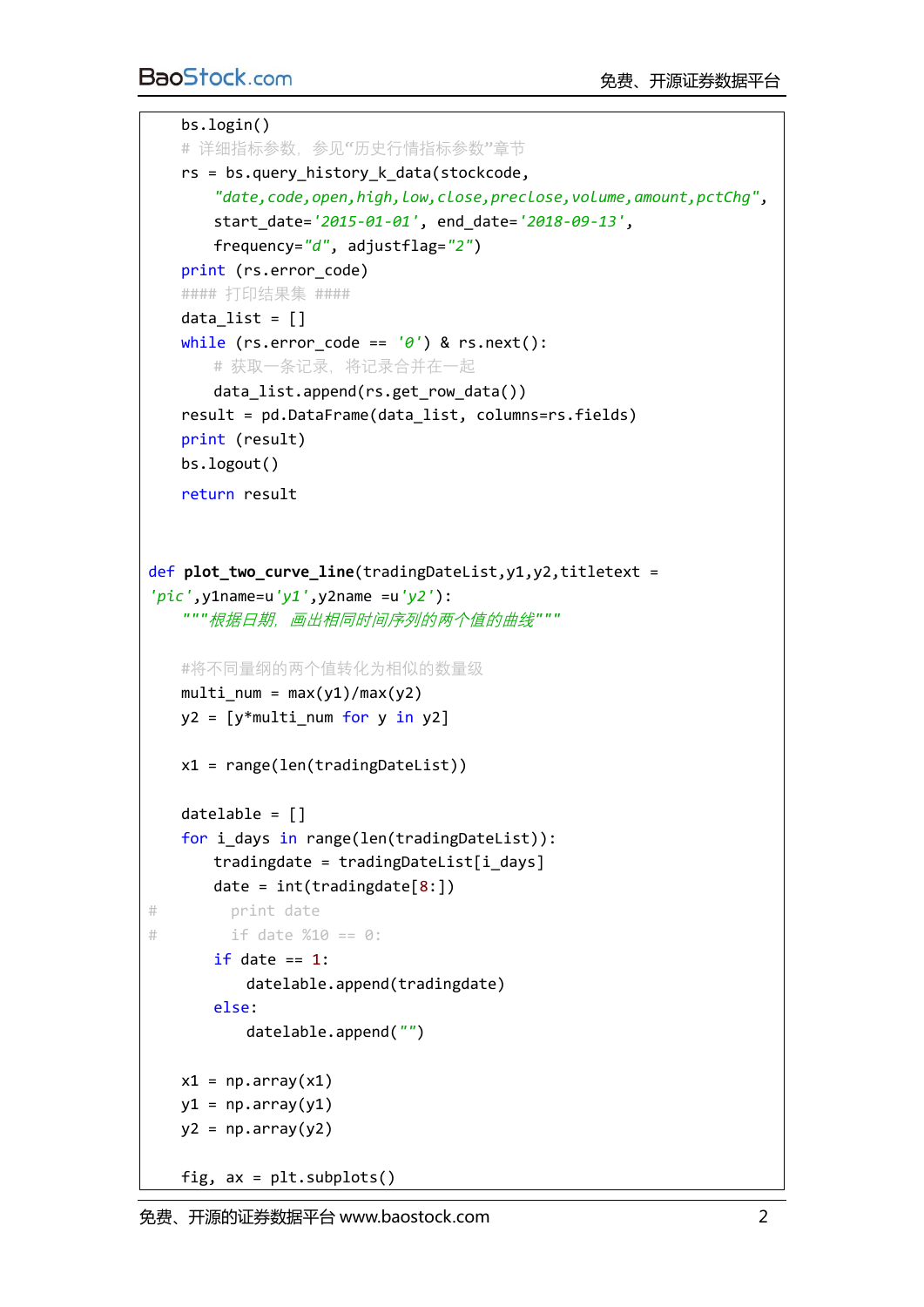```
 plt.xticks(x1,datelable,rotation=30)
   ax.plot(x1,y1, color = 'r')ax.plot(x1,y2, color = 'y')
    plt.title(titletext,fontproperties=zhfont1)
    plt.legend((y1name,y2name),prop=zhfont1)
    #显示在右上角
    ax.legend(loc=1)
    plt.show()
def plot_ASI_close_pic(stockcode = 'sh.600000'):
   """计算cci的值并且与收盘价的波动进行比较"""
    hisdata = get_his_k_data(stockcode)
    highlist = hisdata['high'].astype('float')
    lowlist = hisdata['low'].astype('float')
    closelist = hisdata['close'].astype('float')
   data['date'] CCIlist = ta.CCI(highlist,lowlist,closelist)
    closelist = list(closelist[-100:])
    CCIlist = list(CCIlist[-100:])
    datelist = list(datelist[-100:])
    plot_two_curve_line(datelist, closelist, CCIlist, "%s日线收盘价和
CCI历史曲线"%stockcode, "close", "CCI")
if __name__ == '__main__':
    plot_ASI_close_pic('sz.300104')
```
画出图像如下: